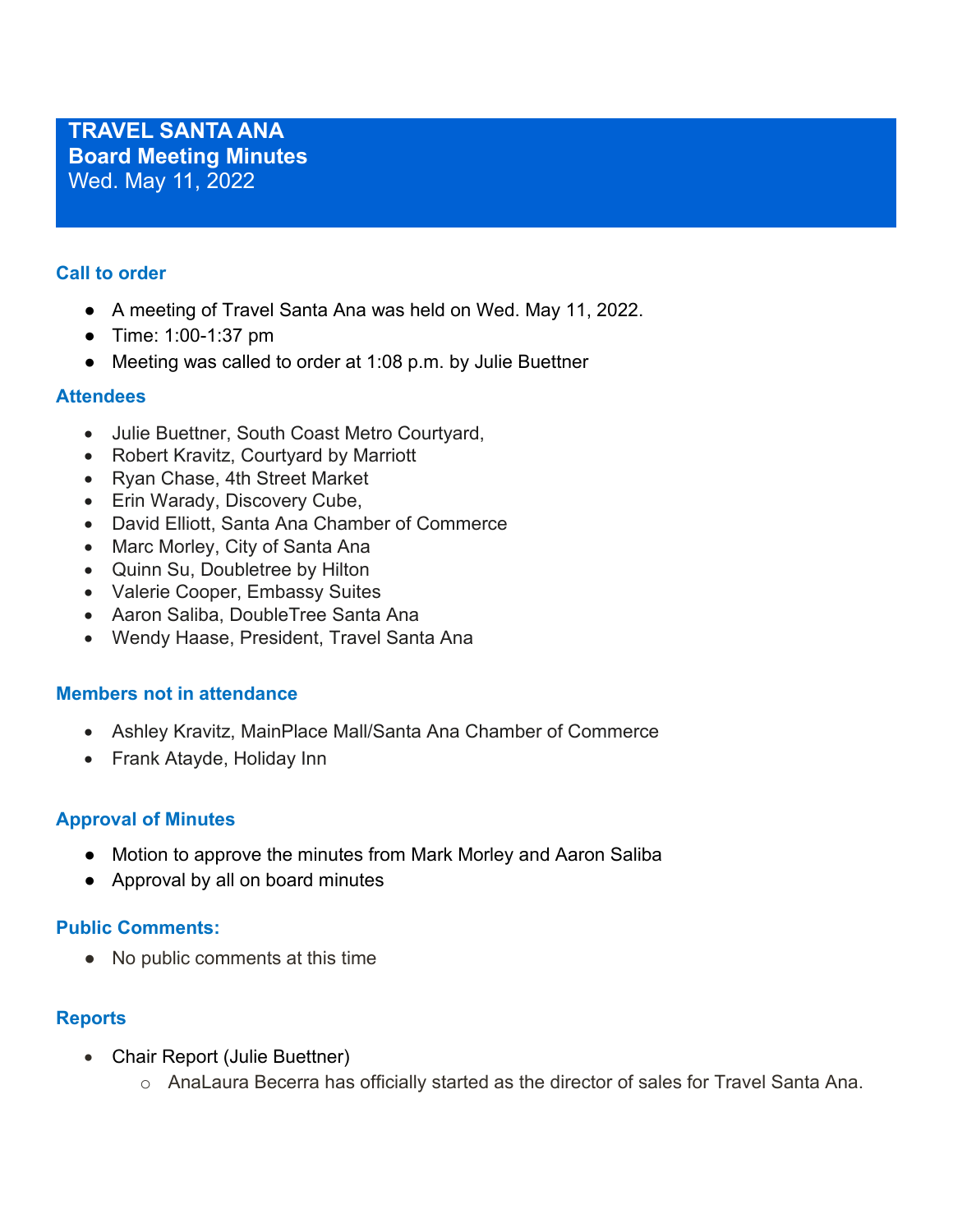- $\circ$  AnaLaura is attending the Taste of California Roadshow with 18 fellow destination partners, including Huntington Beach, Anaheim, Newport Beach, Dana Point, and LA.
- $\circ$  Visit California is hosting a series of roadshows, bringing a group of California destination suppliers directly to meeting planners in sought-after markets.
- o This week receptions are in Washington D.C., Philadelphia, and NYC.
- o Meeting Planner Attendees network with the DMOs and learn why California is the perfect choice to host a meeting or event.
- $\circ$  The roadshow is part of a statewide Professional Meetings and Events (PME) platform – the first of its kind in the organization's nearly 30-year history.
- $\circ$  The travel industry is poised to lead the way in the state's economic recovery, and this initiative aims to jump-start business in the state's PME segment.
- o 2021 Visitor Impact report conducted specifically for Santa Ana by Dean Runyan **Associates**
- $\circ$  In 2021, traveler expenditures for Santa Ana came to an estimated \$307.8 million, an increase of 84% over 2020, however, down 28.5% over 2019.
- o The travel industry contributed \$22 million in local and state taxes.
- o The travel industry supported 2,220 Santa Ana jobs.
- o Responsible for adding \$100 million in wages to the local economy.
- $\circ$  The full report will be available on Monday and shared with the board of directors, stakeholders, and city officials.
- Financial Report (Ryan Chase)
	- The \$30,000 deposit is the matching funds from Visit California for the Expedia co-op campaign.
	- $\circ$  Travel Santa Ana currently has = \$675,427.56 in bank
	- February TMD revenue, \$76,762.01, was deposited later than usual and is not included in the April report.
	- Tax returns were denied due to exempt status, despite the exempt letter. Civitas is in the process of contacting the IRS. The CPA has written a letter and we have been given an extension.
	- Appointment with key executives at Wells Fargo Friday to move forward with credit card application and opening savings account.
	- Approval of April Financials Julie Buettner and Dave Elliott

# Presidents Report (Wendy Haase)

Expedia

- For the month of April, the campaign generated 2,409 room nights resulting in \$365,758 in hotel revenue.
- Travel Santa Ana has been participating/supporting this Visit California co-op campaign since September and will continue to do so through June 2022.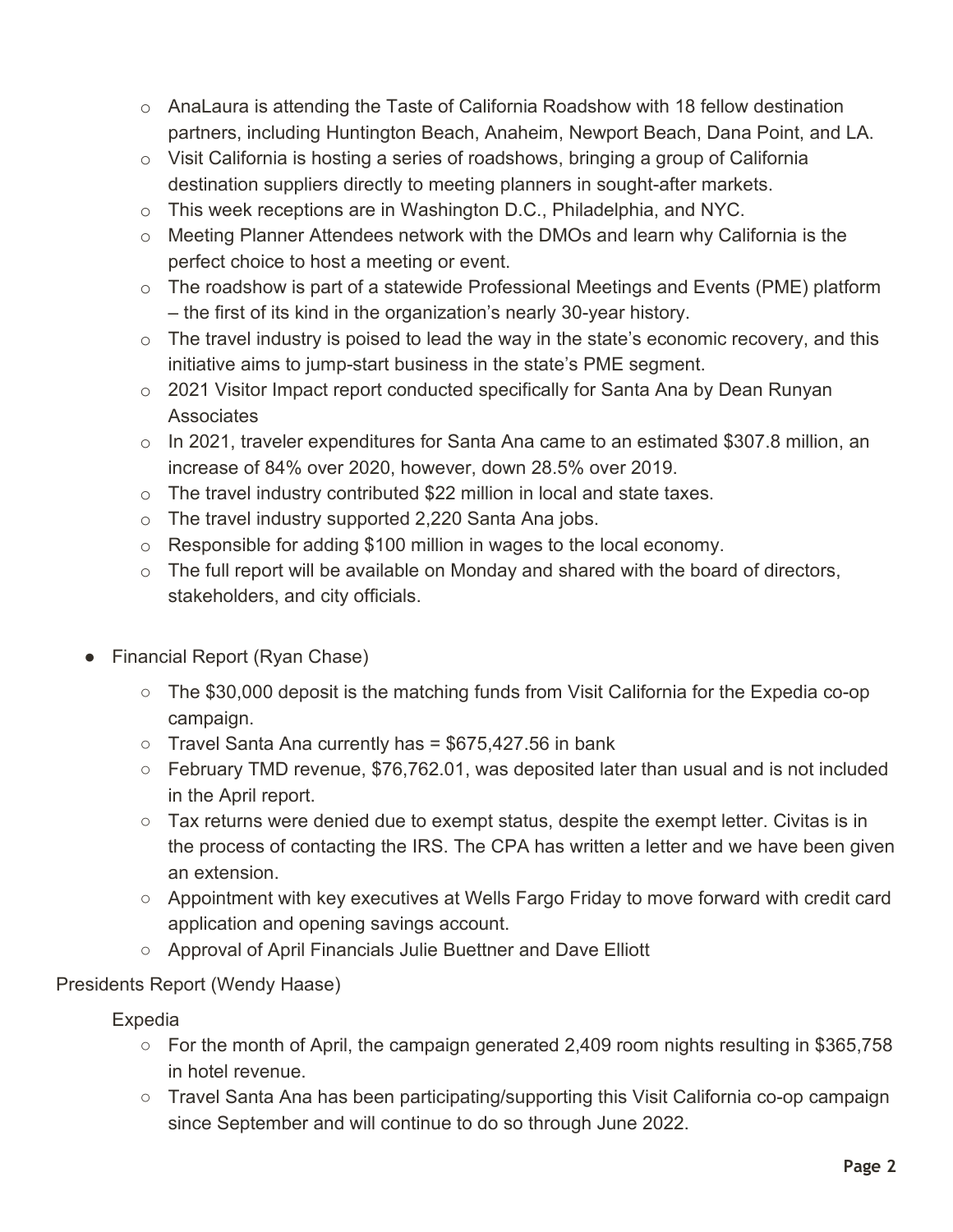○ Since September, the campaign has resulted in 16,376 room nights and \$2,249,442 in hotel revenue.

April 2022 Visitor Analysis

○ According to data collected by Zartico, of the 37,831 visitor devices tracked, 68.8% of visitors stayed overnight, a slight decrease of 7% from April 2021.

○ The top out-of-state markets are Las Vegas and in-state Los Angeles. (See full report) **Website** 

 $\circ$  April received 667 pageviews, a 96% increase over March. The top 5 pages being events, eat, play, arts-culture, and contact. AnaLaura's contact information has been added to the "About Travel Santa Ana" and to the "Meetings & Events" page.

Brand Initiative

 $\circ$  MMGY Global to present at the June 8th meeting  $@$  1 p.m.  $@$  Holiday Inn.

**Projects** 

○ Captured video of the Blading Cup. Reviewed over 200 photos taken during photo shoot to select 90 for the Travel Santa Ana library.

Recent meetings

○ Grand Central Arts Center and KCRQ regarding a summer night series, OC DMOs celebrated National Travel & Tourism Week at Angel's Stadium (photo opp), Sarah Rafael, LibroMobile, regarding an Artist in Residency program w hotels.

Upcoming meetings/events

- DMO Mojo/North American Summit.
- Content & Community Engagement Manager: Proposing a June 13 start date. Travel Santa Ana too coordinate a happy hour/reception to meet the team.
- Director of Sales: AnaLaura's official start date was May 2. She spent the first week conducting outreach to the 17 hotels and motels to coordinate property visits and to meet the sales teams, as well as starting site visits to venues and restaurants.
	- This week she is attending the Taste of California Roadshow with 18 fellow destination partners, including Huntington Beach, Anaheim, Newport Beach, Dana Point, Palm Springs, LA and Santa Monica. To amplify that California is "open for business," Visit California is hosting a series of roadshows, bringing a group of California destination suppliers directly to meeting planners in soughtafter markets. This week Visit California is hosting receptions in Washington D.C., Philadelphia, and NYC for meeting planner attendees to network with the DMOs and learn why California is the perfect choice to host a meeting or event. The roadshow is part of a statewide Professional Meetings and Events (PME) platform – the first of its kind in the organization's nearly 30-year history. The travel industry is poised to lead the way in California's economic recovery, and this initiative aims to jump-start business in the state's PME segment.